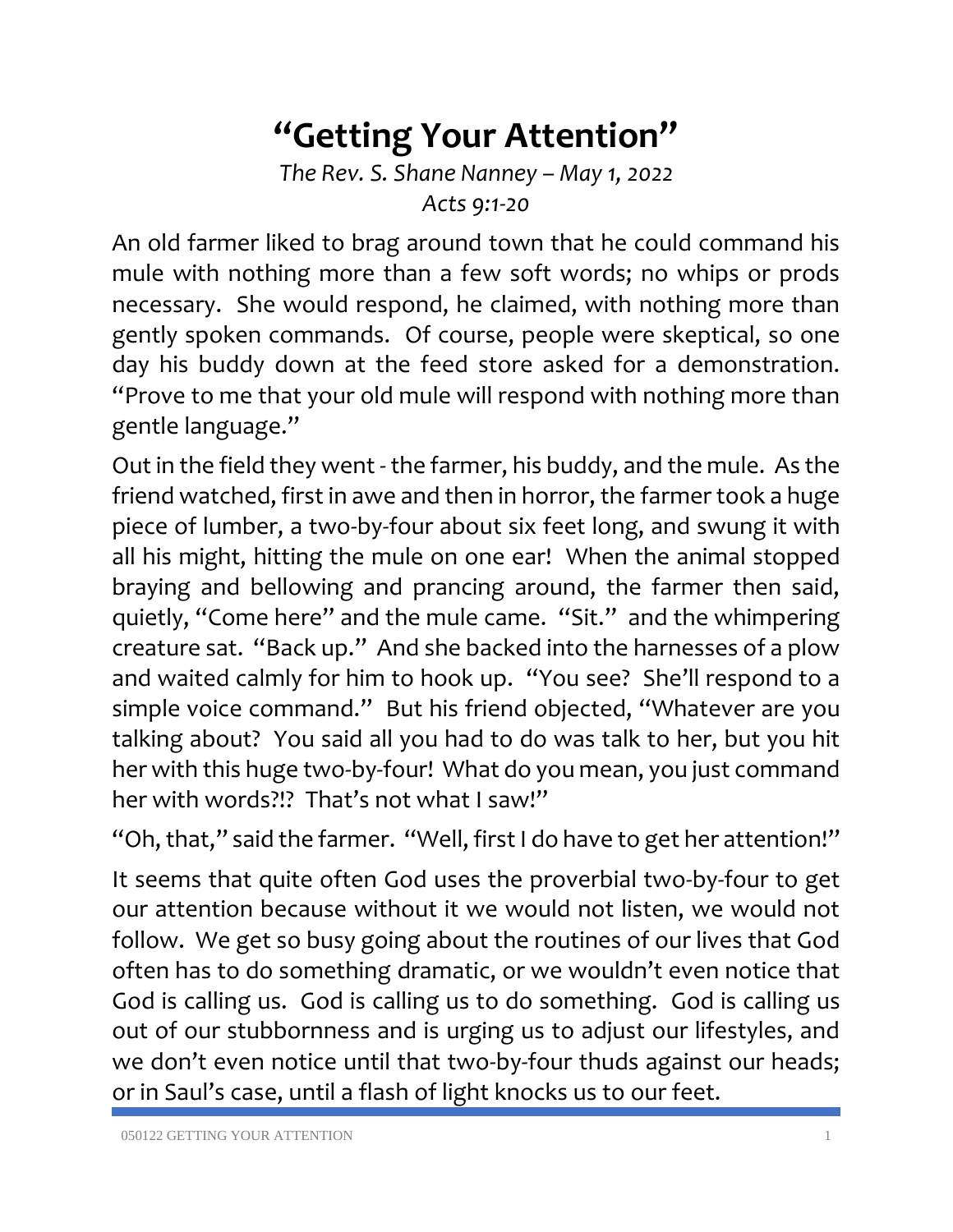In his book, *Experiencing God*, Henry Blackaby says that you must make major adjustments in your life to join in God's work. And sometimes, coming to a point where we make those adjustments requires some "prodding" from God. Saul of Tarsus found that out very quickly as he made his way to Damascus, and Ananias just a short time later. Saul was a tentmaker and a devout Jew; he was intelligent and relatively wealthy. There was no reason for Saul to make any changes in his life; things were going pretty well for him. And Ananias, a follower of the Way, a Christian; he was experiencing the abundance of life under the new covenant of grace. There was no reason that Ananias' path would cross with Saul's, at least not willingly. But in an instant, both of these seemingly comfortable existences were blown out of the water and dramatic change happened; a change that would start the greatest missionary movement in the history of Christianity. If we are going to join in God's work, we have to make major adjustments.

As we easily recognize, Saul made some major adjustments, a 180 degree turn, even! Saul's dramatic turn is indeed remarkable in and of itself, but there's something about Saul that's even more fascinating and noteworthy to me. Saul thought he was following God. Up until that moment when a flash of light interrupted his stroll to Damascus, Saul thought he was doing exactly what God wanted him to do! He was a devout Jew. He knew the Hebrew scriptures, and he thought these Jesus followers were getting it all wrong. So, as the passage tells us, *"SAUL, STILL BREATHING THREATS AND MURDER AGAINST THE DISCIPLES OF THE LORD, WENT TO THE HIGH PRIEST AND ASKED HIM FOR LETTERS TO THE SYNAGOGUES AT DAMASCUS, SO THAT IF HE FOUND ANY WHO BELONGED TO THE WAY, MEN OR WOMEN, HE MIGHT BRING THEM BOUND TO JERUSALEM."* Saul thought he was going to get people "back in line, back on track." As Saul set off for Damascus with what essentially amounted to an open arrest warrant for any Christian, he thought he was doing what God wanted him to do! He was probably even meditating on the Scriptures as his horse plodded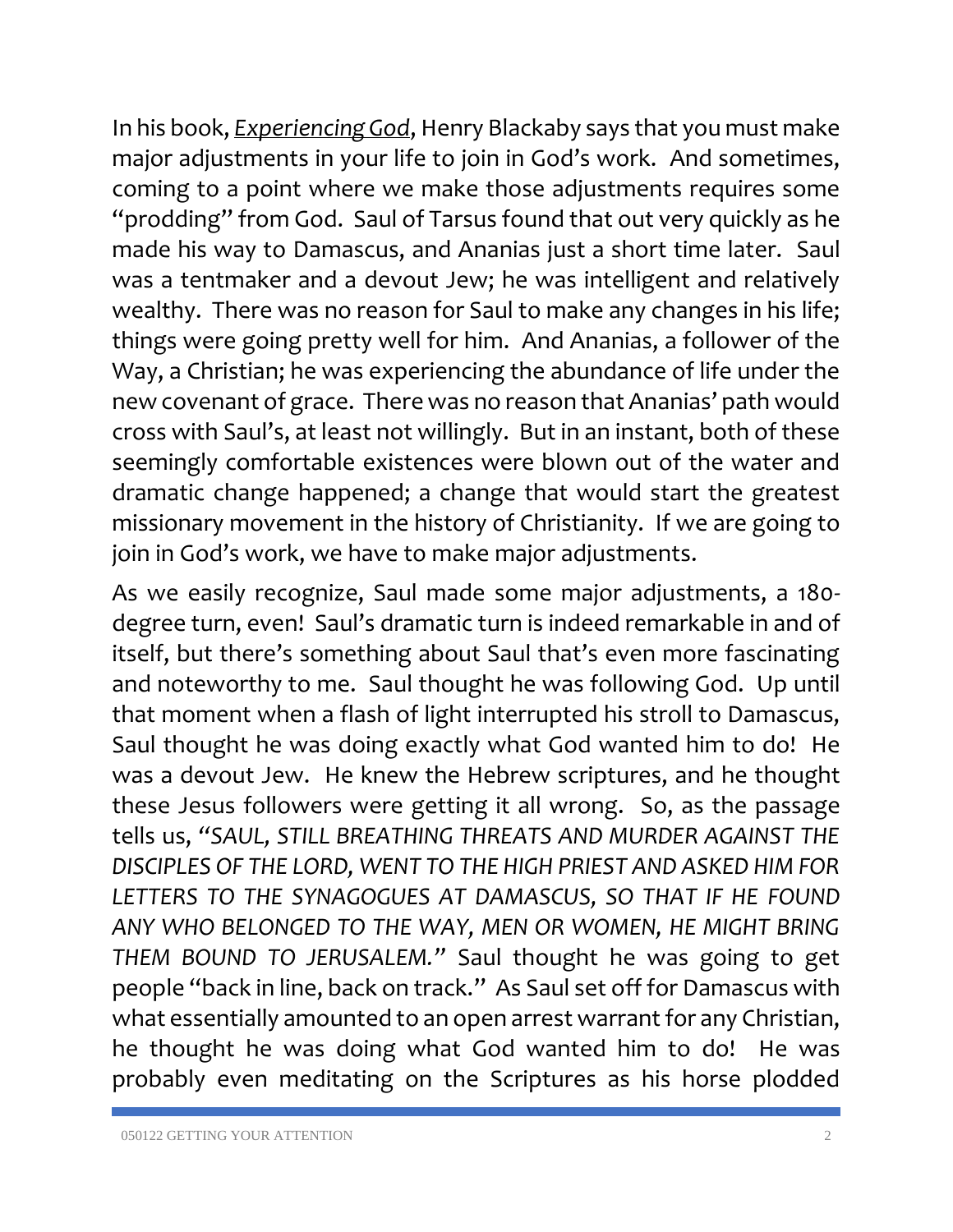toward Damascus, and then BOOM! a flash of light and a question, *"WHY DO YOU PERSECUTE ME?"* And when Saul asks who it is, the voice says, *"I AM JESUS, WHOM YOU ARE PERSECUTING."* Suddenly, everything that Saul thought is turned on its head, and he sees that he wasn't actually doing what God wanted after all.

Have you ever come to such a realization? I think the story of Saul's conversion affords us a good opportunity to consider the possibility that we aren't necessarily following God as we think we are. Or perhaps we are not dedicated to God in the way that we should be. I mean, Paul was devout, but it turns out he was devout in a bad way. We can be devout too and still be harming the church; we can be devout and still be acting contrary to Christ. We can be devout and mix up politics and religion and forget that "love your neighbor" thing.

This is what Saul learned as he made his way to Damascus, and it is what you and I must learn if we are to be true disciples of Jesus Christ. We can come to church every Sunday and think ourselves devout. In fact, in this day of declining church attendance, we would certainly be considered among the most devoted. But our lives as followers of Christ are about more than just being in the church when the doors are open; it's about sharing Christ in the world outside of the church! This is the message of the Damascus Road experience! And with that message comes the question: How are we opposing Christ and the church rather than building it up?

We fail to build up Christ and the church when we have the form of religion without the power. We fail to build up Christ and the church when we walk out of the church doors on Sunday morning and do not think about our commission as believers until we walk back through those doors the next week. We fail to build up Christ and the church when we talk badly about our church or our church family in our social circles. We fail to build up Christ and the church when we cross to the other side of the street, so we don't have to walk right by the beaten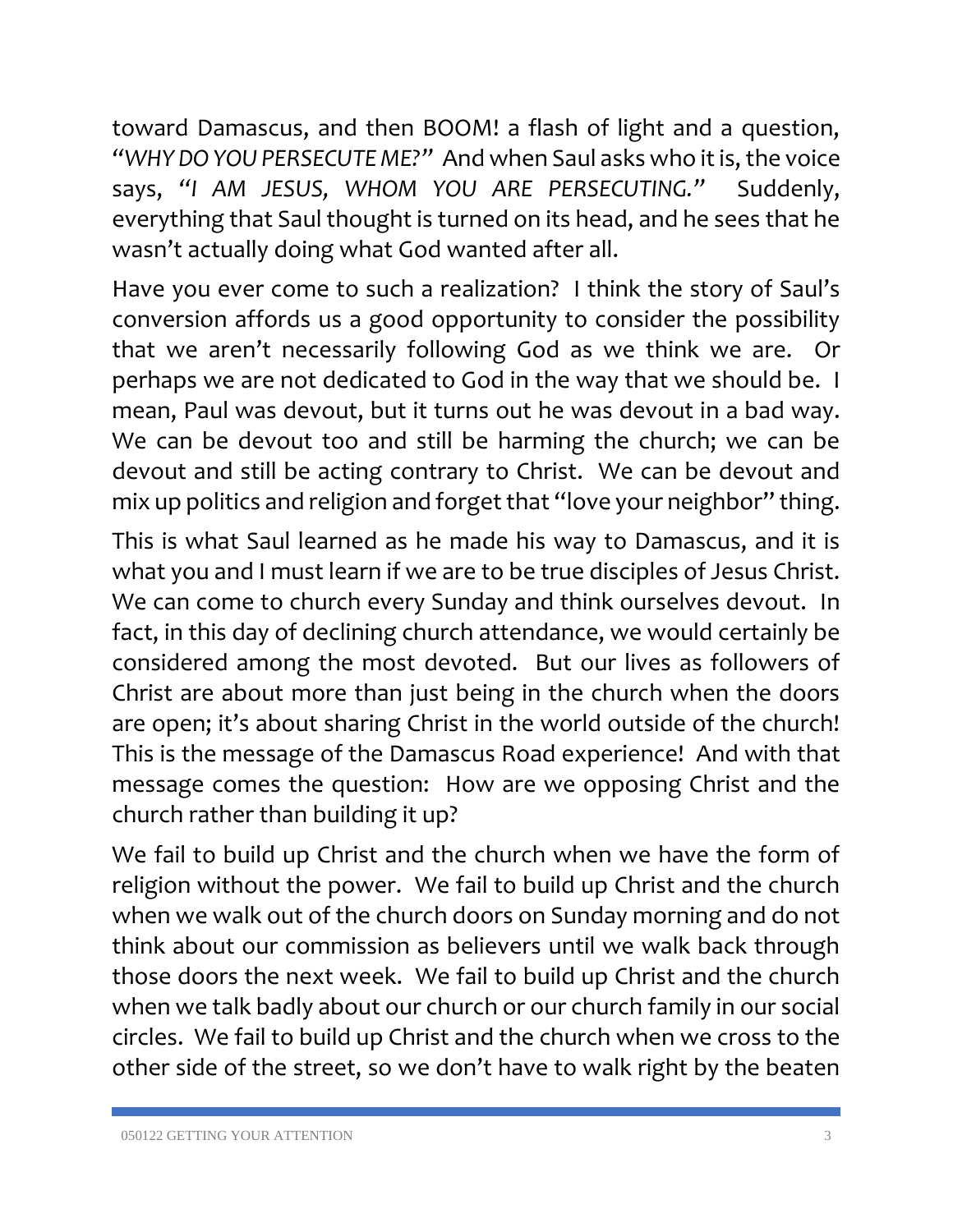traveler; or the ragged-looking homeless person. We fail to build up Christ and the church when we hoard our personal resources rather than giving generously to God and God's purposes in this world. We fail to build up Christ and the church when we do not actively seek out opportunities to serve in Jesus' name and to make disciples of Jesus Christ for the transformation of the world. And then suddenly, BOOM! Christ asks us, *"WHY ARE YOU PERSECUTING ME?"* And all this time, we thought we were following Christ.

Saul had to make a radical change, and so do we! We have to think in terms of a whole new life, a whole new identity, because this is precisely what Christ offers us! Saul was so changed and so adjusted that he even changed his name! And Saul, the old Pharisee, became Paul, the new man in Christ. Saul, the old persecutor, became Paul, the new preacher. Saul, the old struggler against sin, became Paul, the free spirit who openly talked about his joy in Christ. Saul made a major adjustment, a total adjustment, got a new name and a new identity, in order to join in God's work. God calls all of us to major adjustments.

I believe we do know, deep down, what we, as a church, have to do to really join in God's work. We have to get up and enter the community. We have to know the people around us. We have to give of our resources. We have to open our hearts and our lives to children, to youth, and yes, even to adults; the sinner, the outcast, the downtrodden. We have to feed the hungry. We have to offer support to the addicted, and help to the ill, the grieved, and the burdened. We have to be proponents . . . God's greatest cheerleaders, and God's greatest servants. We are to be the hands and feet of Christ at work. We have to go into our community, with all its problems, its sickness and its sin.

We used to sing a song entitled, "Give Me That Old-Time Religion." And in the song, it says, "**It was good for the Hebrew children, and it is good enough for me."** But it wasn't good enough for the Hebrew